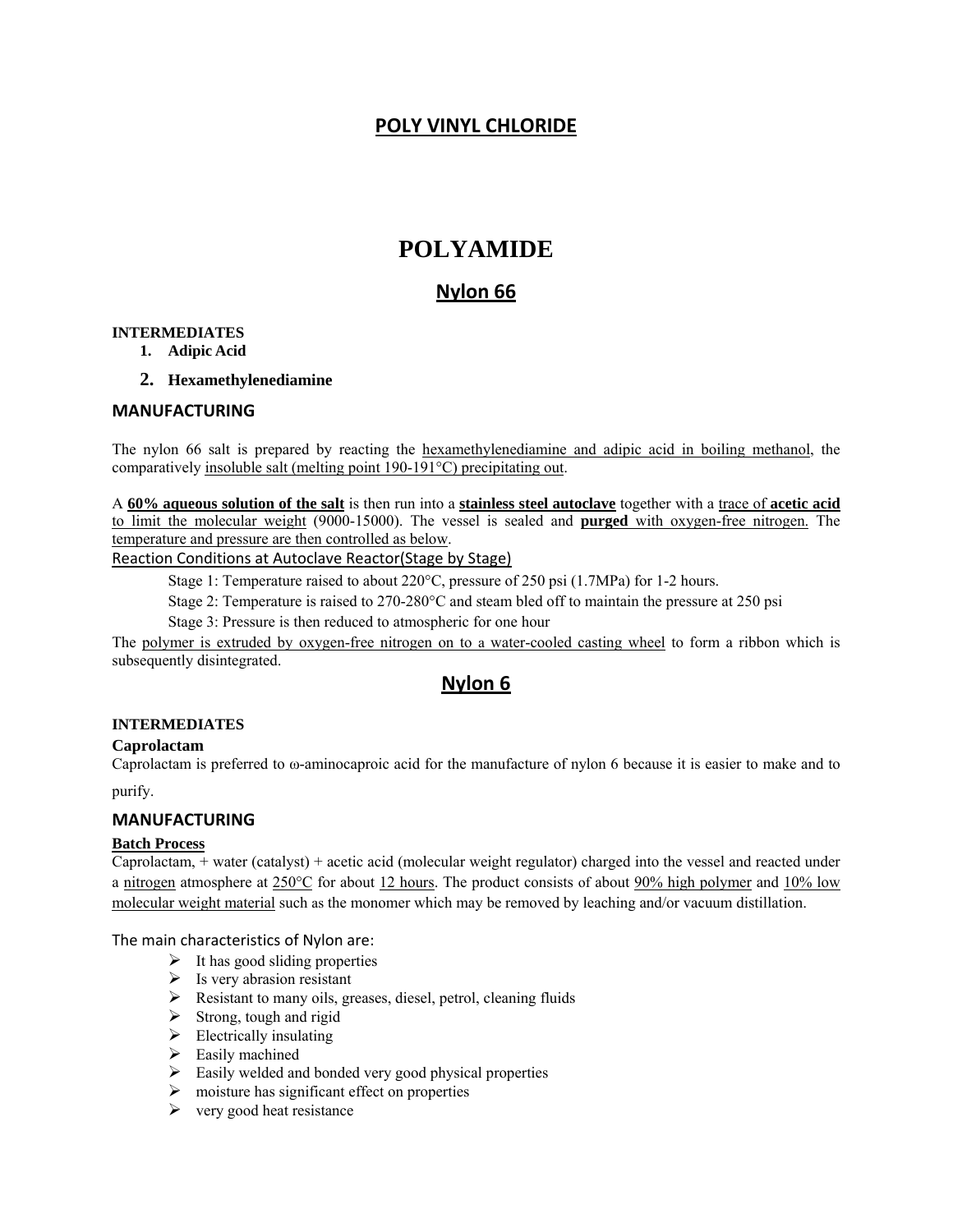- $\triangleright$  excellent chemical resistance
- $\triangleright$  excellent wear resistance
- $\triangleright$  moderate to high price

#### **Applications**

- Fiber applications
	- $-$  50% into tire cords (nylon 6 and nylon 6,6)
	- rope, thread, cord, conveyor belts, and filter cloths.
	- Monofilaments- brushes, sports equipment, and bristles (nylon 6,10)
- Plastics applications
	- bearings, gears, cams
	- rollers, slides, door latches, thread guides
	- clothing, light tents, shower curtains, umbrellas
	- electrical wire jackets (nylon 11)
- Adhesive applications
	- hot melt or solution type
	- thermoset reacting with epoxy or phenolic resins
	- flexible adhesives for bread wrappers, dried soup packets, book bindings

# **ACRYLICS**



## **POLYMERISATION**

### BULK POLYMERISATION

Bulk polymerisation is extensively used in the manufacture of the sheet and to a lesser extent rod and tube. Methyl methacrylate will polymerise readily and the effect may be observed with non-inhibited samples of monomers during storage. In commercial practice the monomer is supplied with up to 0.10% of an inhibitor such as hydroquinone, which is removed before polymerisation, either by distillation under reduced pressure or, in some cases, by washing with an alkaline solution.

Free-radical polymerisation techniques involving peroxides or azo-di-isobutyronitrile (AIBN) at temperatures up to about 100°C are employed commercially.

#### SUSPENSION POLYMERISATION

The reaction temperature was **80°C** initially but this **rose to 120°C because of the exothermic reaction**. Polymerisation was complete in about **an hour**.

### **Properties**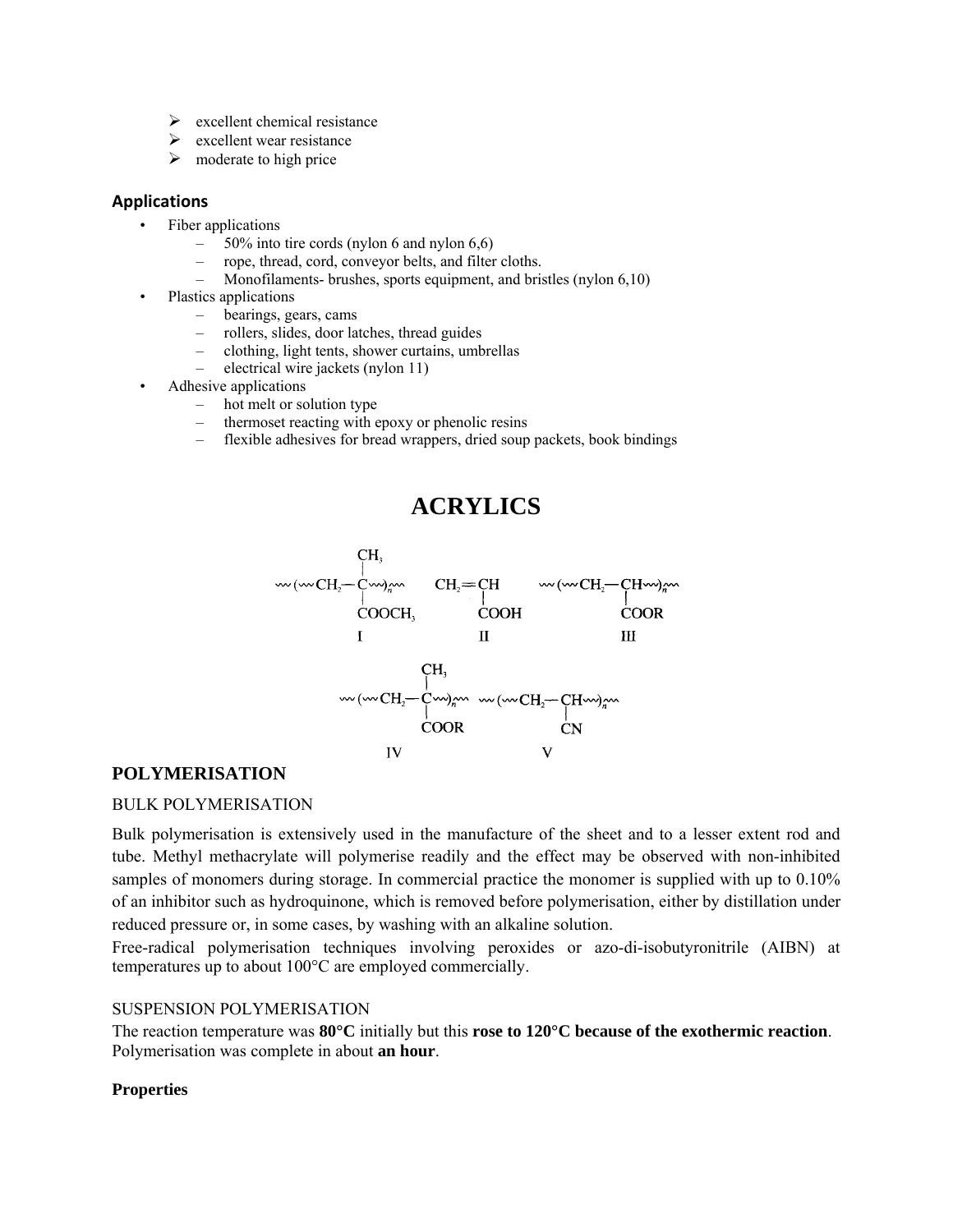- 1. Commercial poly(methyl methacrylate) is a hard, rigid, transparent material,
- 2. Extremely good weathering resistance compared with other thermoplastics
- 3. Tougher than polystyrene, but is less tough than cellulose acetate or the ABS polymers.
- 4. Light transmission of normal incident light through a parallel sheet of acrylic material free from blemishes is about 92%.
- 5. Good electrical insulator for low-frequency work, but is inferior to such polymers as polyethylene and polystyrene, particularly at high frequencies.

#### **Applications**

- a) Display signs, illuminated and non-illuminated, and for both internal and external use.
- b) Lighting fittings
- c) Glazing material
- d) Roof lights, motor cycle windscreens
- e) Transparent guards for foodstuffs, machines and even baby incubators may be fabricated simply from acrylic sheet.

Acrylic sheet is also employed for many other diverse applications, including baths and wash-basins, in a wide range of colours, and are cheaper and much lighter than similar products from other materials.

# **Acrylonitrile Butadiene Styrene (ABS)**

#### **Production**

Today the term ABS usually refers to a product consisting of discrete cross-linked polybutadiene rubber particles that are grafted with SAN and embedded in a SAN matrix.

To produce ABS polymers, styrene and acrylonitrile are added to polybutadiene latex and the mixture warmed to about 50°C to allow absorption of the monomers. A water-soluble initiator such as potassium persulphate is then added to polymerise the styrene and acrylonitrile. The resultant materials will be a mixture of

- 1. Polybutadiene
- 2. Polybutadiene grafted with acrylonitrile and styrene
- 3. Styrene-acrylonitrile copolymer

The presence of graft polymer is essential since straightforward mixtures of polybutadiene and styrene-acrylonitrile copolymers are weak. In addition to emulsion processes such as those described above, mass and mass/suspension processes are also of importance.

#### **Properties**

- $\checkmark$  High toughness
- $\checkmark$  High impact resistance,
- $\checkmark$  Very good dimensional stability,
- $\checkmark$  Good heat distortion Resistance (relative to the major tonnage thermoplastics)
- $\checkmark$  Good low-temperature properties
- $\checkmark$  Capability of being electroplated without great difficulty.

#### **Applications**

- $\checkmark$  Automotive Applications fascia panels, door covers, door handles, radiator grilles, ventilation system components, heater housings, seat belt fastenings, console panels, loudspeaker housings, interior trim and other uses. Electroplated ABS continues to be used for nameplates, reflectors and other parts where a bright reflecting surface is a requirement.
- $\checkmark$  Household appliances Body cover for washing machine, refrigerator, telephones etc
- $\checkmark$  Consumer electronic equipment Body cover for printer, fax, UPS etc.
- $\checkmark$  Refrigerator sheeting
- $\sqrt{\ }$  Toys
- $\checkmark$  Recreational equipment,
- $\checkmark$  Luggage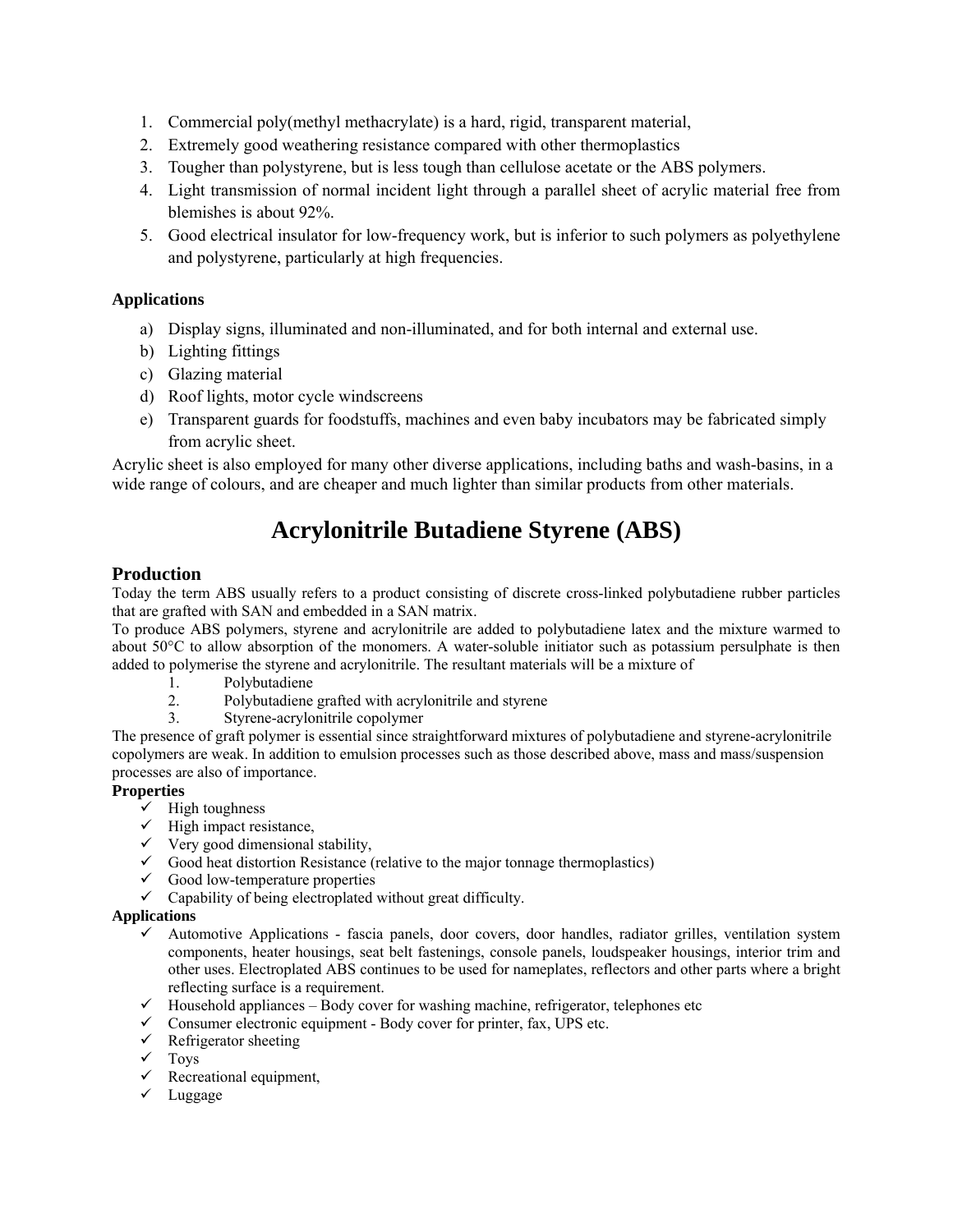## **POLYCARBONATES**

#### **Production**

#### **Phosgenation Process**

Today the most important process is that of **interfacial polymerisation**. In a typical process the disodium salt of bisphenol A in an alkaline aqueous solution or suspension is reacted with phosgene in the presence of an inert organic solvent such as methylene chloride, chlorobenzene, tetrahydrofuran or dioxane. Reaction temperatures are in the range 10-35°C. The polymer is recovered by washing the organic phase with water, neutralisation of the caustic soda and either precipitation of the polymer by a non-solvent or evaporation of the solvent by thorough washing.





#### **Ester Exchange Process**

In this method the reaction is typically carried out at 180-220°C at 20-30mmHg pressure until 80-90% of the phenol of condensation has been removed. The temperature is then gradually raised to 290-300°C and the pressure reduced to 1 mmHg or below. The melt viscosity increases considerably during this period and the reaction is stopped while the material can still be forced out of the kettle by an inert gas.

The high melt viscosity limits the molecular weights obtainable and although number average molecular weights of 50000 can be obtained it is difficult to attain values of above 30 000 without special equipment.



#### **PROPERTIES**

- $\triangleright$  Outstanding impact strength—even at low temperatures
- $\triangleright$  Good mechanical properties over a broad temperature range
- $\triangleright$  Excellent dimensional stability, even at elevated temperatures
- $\triangleright$  Outstanding optical properties
- $\triangleright$  Low birefringence [for compact disc (CD) manufacture]
- $\triangleright$  Natural water-clear transparency
- $\triangleright$  Ability to be integrally colored to form transparent, translucent, or opaque parts in virtually any hue and a wide variety of special effects for parts with high aesthetics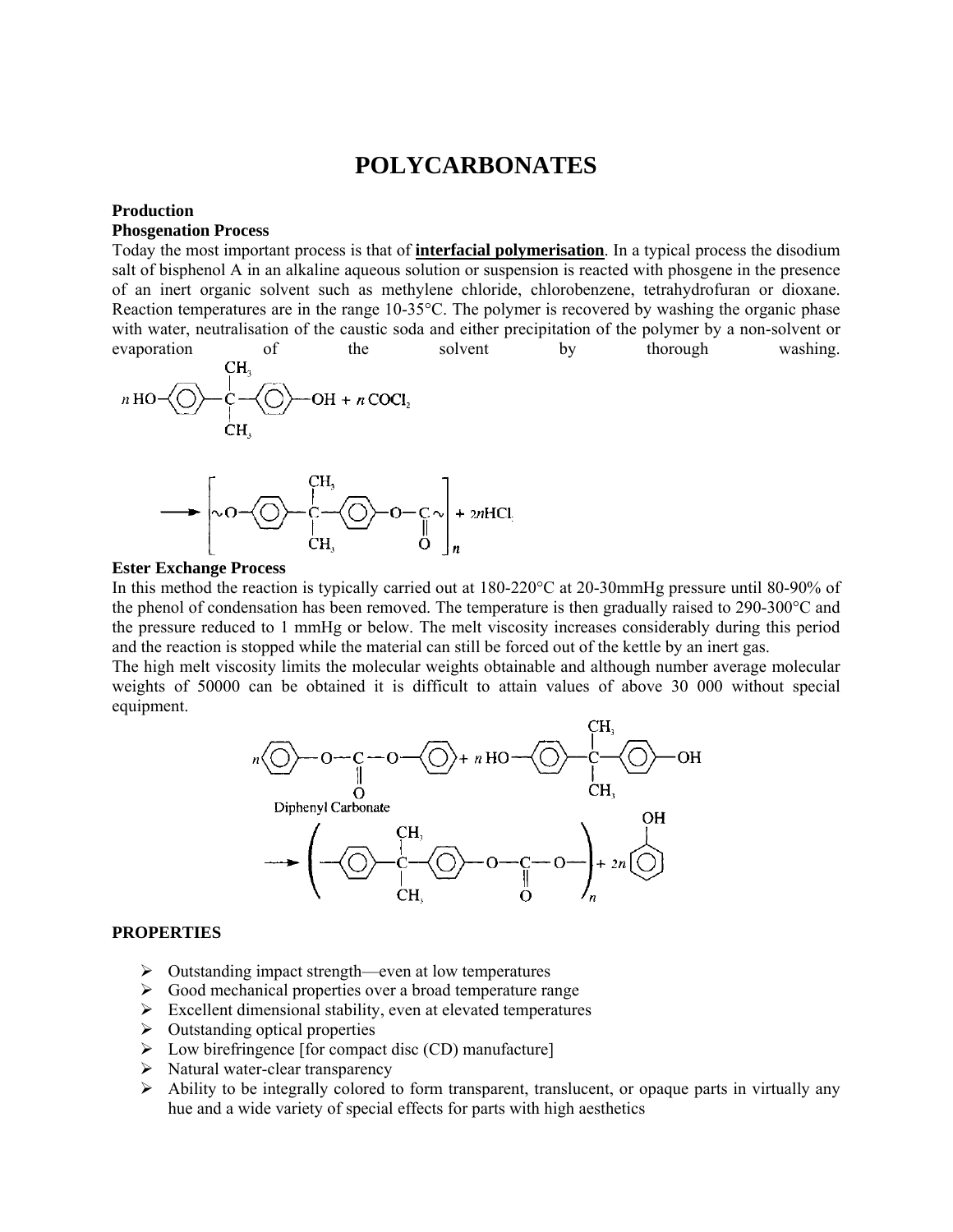- $\triangleright$  Amenability to plating, painting, and in-mold decoration
- ¾ Product purity and safety for food-contact and medical applications (many BPA-PC grades have agency compliance around the globe)
- $\triangleright$  Good thermal stability [relative thermal index (RTI) to 125 °C]
- $\triangleright$  Good electrical insulating properties (although it can be made electroconductive via additives)
- $\triangleright$  Good ultraviolet (UV) stability and weatherability
- $\triangleright$  Very good flame retardancy, inherent V-2 rating.
- $\triangleright$  Good processability with fast cycle times

#### **APPLICATIONS**

#### **Electronic Components**

Polycarbonate is mainly used for electronic applications that capitalize on its collective safety features. Being a good electrical insulator and having heat resistant and flame retardant properties, it is used in various products associated with electrical and telecommunications hardware. It also serves as dielectric in high stability capacitors.[3]

#### **Construction materials**

The second largest consumer of polycarbonates is the construction industry, e.g. for dome lights, flat or curved glazing, and sound walls.

#### **Data storage**

A major application of polycarbonate is the production of Compact Discs, DVDs, and Blu-ray Discs. These discs are produced by injection molding polycarbonate into a mold cavity that has on one side a metal stamper containing a negative image of the disc data, while the other mold side is a mirrored surface. Typical products of sheet/film production include applications in advertisement (signs, displays, poster protection).[3]

#### **Automotive, aircraft, and security components**

In the automotive industry, injection-molded polycarbonate can produce very smooth surfaces that make it well-suited for direct (without the need for a basecoat) metalised parts such as decorative bezels and optical reflectors. Its uniform mold shrinkage results in parts with greater accuracy than those made of polypropylene. However, due to its susceptibility to environmental stress cracking, its use is limited to low-stress applications. It can be laminated to make bullet-proof "glass", although "bullet-resistant" is more accurate for the thinner windows, such as are used in bullet-resistant windows in automobiles. The thicker barriers of transparent plastic used in teller's windows and barriers in banks are also polycarbonate.

So-called "theft-proof" large plastic packaging for smaller items, which cannot be opened by hand, is uniformly made from polycarbonate.

The cockpit canopy of the F-22 Raptor jet fighter is made from a piece of high optical quality polycarbonate, and is the largest piece of its type formed in the world.

#### **Niche applications**

Polycarbonate, being a versatile material with attractive processing and physical properties, has attracted myriad smaller applications. The use of injection molded drinking bottles and glasses and food containers has stirred serious controversy

Many kinds of lenses are manufactured from polycarbonate, automotive headlamp lenses, lighting lenses, sunglass/eyeglass, lenses, and safety glasses. Other miscellaneous items: including durable, lightweight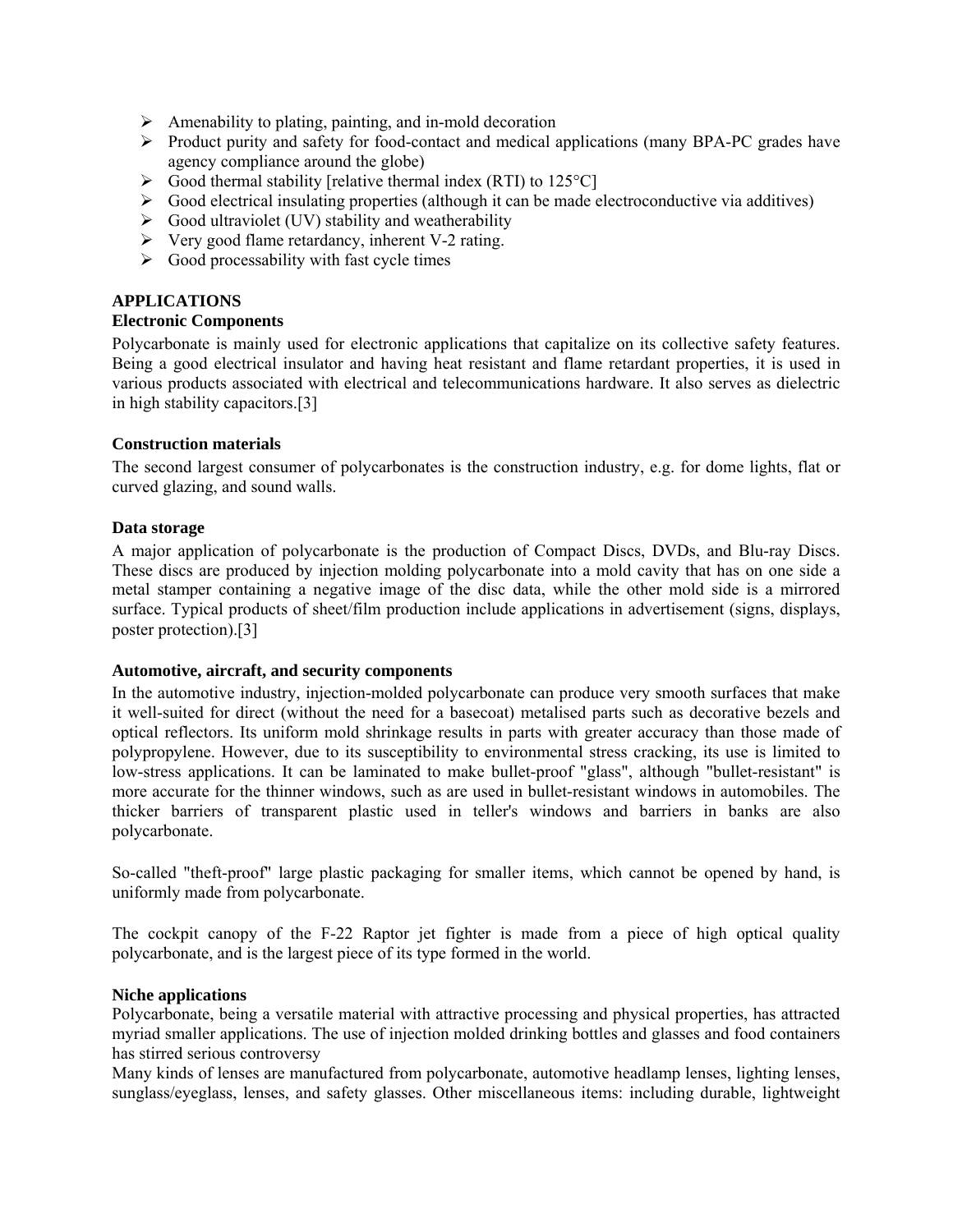luggage, MP3/digital audio player cases, ocarinas, computer cases, riot shields, visors, instrument panels, and blender jars. Many toys and hobby items are made from polycarbonate parts, e.g. fins, gyro mounts, and flybar locks for use with radio-controlled helicopters.[6]

Polycarbonate is also used as a printing substrate for nameplate and other forms of industrial grade under printed products. The polycarbonate provides a barrier to wear, the elements, and fading.

#### **Medical applications**

Some polycarbonate grades are used in medical applications and comply with both ISO 10993-1 and USP Class VI standards (occasionally referred to as PC-ISO). Class VI is the most stringent of the six USP ratings. These grades can be sterilized using steam at 120 °C, gamma radiation, or by the ethylene oxide (EtO) method.[7] However, scientific research indicates possible problems with biocompatibility. Dow Chemical strictly limits all its plastics with regard to medical applications

#### **PHENOL FORMALDEHYDE RESIN**

#### **NOVOLAKS**

The novolaks are prepared by reacting phenol with formaldehyde in a molar ratio of approximately 1 : 0.8 under acidic conditions. Under these conditions there is a slow reaction of the two reactants to form the oand p-hydroxymethylphenols



These then condensate rapidly to form products of the bis(hydroxyphenyl)-methane (HPM) type.



There are three possible isomers and the proportions in which they are formed will depend on the pH of the reaction medium. Under the acid conditions normally employed in novolak manufacture the 2,4'- and 4,4'-HPM compounds are the main products



These materials will then slowly react with further formaldehyde to form their own methylol derivatives which in turn rapidly react with further phenol to produce higher polynuclear phenols. Because of the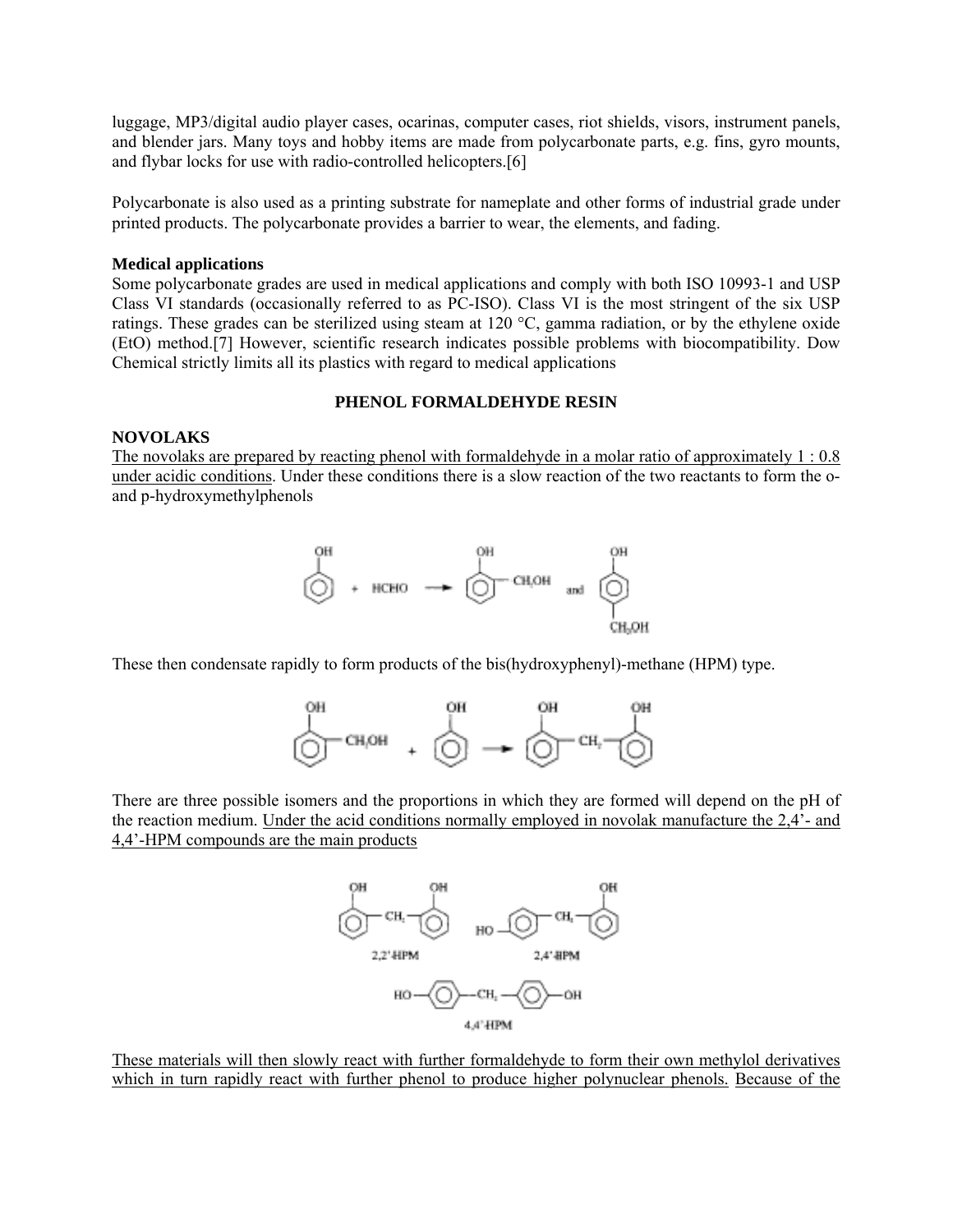excess of phenol there is a limit to the molecular weight of the product produced, but on average there are 5-6 benzene rings per molecule. A typical example of the many possible structures is shown in.



The novolak resins themselves contain no reactive methylol groups and do not form cross-linked structures on heating.

#### **RESOLS**

A resol is produced by reacting a phenol with an excess of aldehyde under basic conditions. In this case the formation of phenol-alcohols is rapid but their subsequent condensation is slow. Thus there is a tendency for polyalcohols, as well as monoalcohols, to be formed. The resulting polynuclear polyalcohols are of low molecular weight. Liquid resols have an average of less than two benzene rings per molecule, while a solid resol may have only three to four. A typical resol would have the structure shown in Figure



Heating of these resins will result in cross-linking via the uncondensed methylol groups or by more complex mechanisms. The resols are sometimes referred to as one-stage resins since cross-linked products may be made from the initial reaction mixture solely by adjusting the pH. On the other hand the novolaks are sometimes referred to as two-stage resins as here it is necessary to add some agent which will enable additional methylene bridges to be formed.

#### **Crosslinking** (**Hardening)**

For novolac, Hexa is used almost universally as the hardener. Hexamethylene tetramine or simply hexa, most commonly used as the cross-linking agent, decomposes under heat and using the moisture present to generate formaldehyde (the curing agent) and ammonia (the curing catalyst).

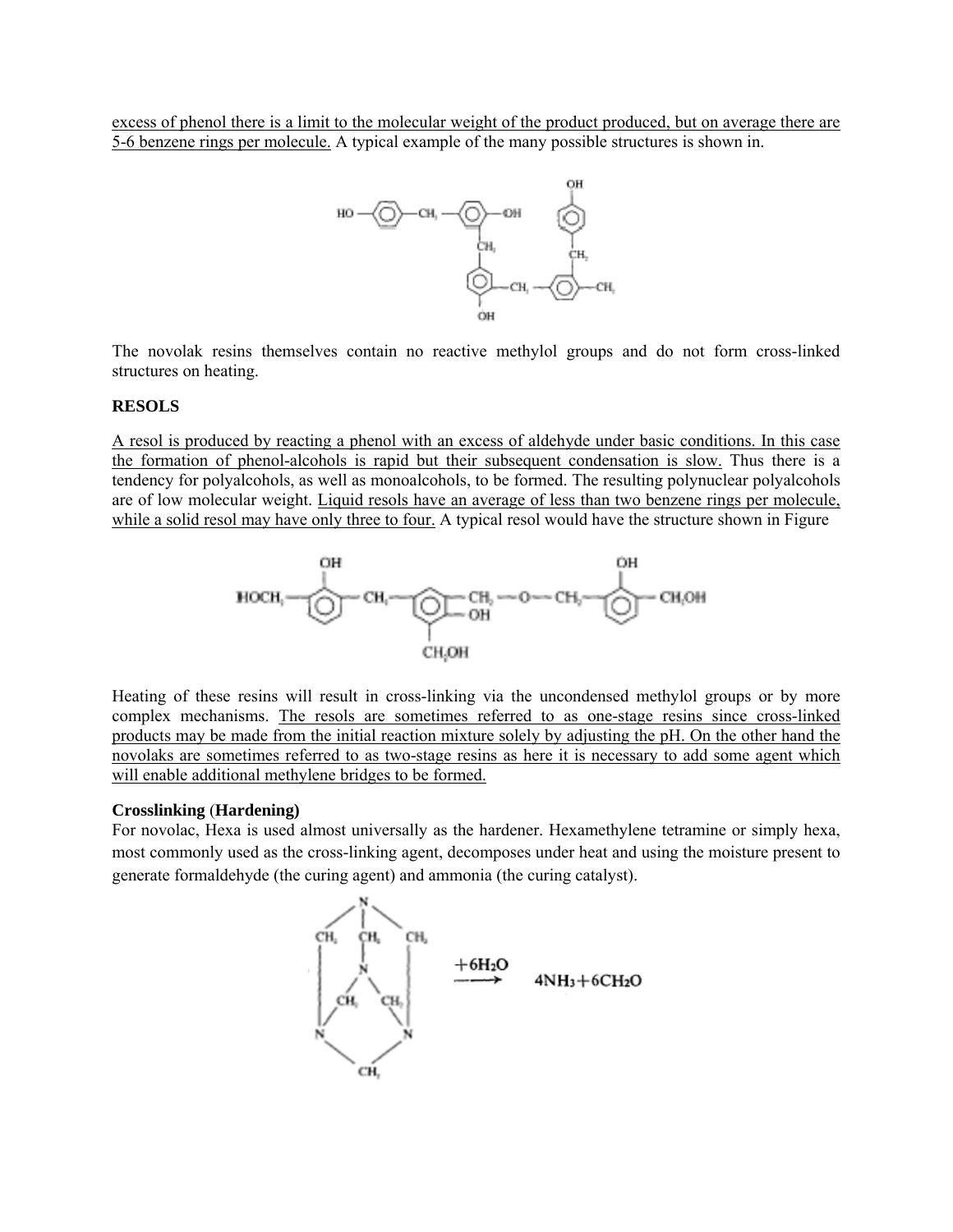The resols may be hardened by heating and/or by addition of catalysts. Hardening of the novolaks may be brought about by addition of hexamethylenetetramine (hexa, hexamine). Because of the exothermic reaction on hardening (cure) and the accompanying shrinkage, it is necessary to incorporate inert materials (fillers) to reduce the resin content.

#### **PROPERTIES OF PHENOLIC MOULDINGS**

- $\triangleright$  Since the polymer in phenolic mouldings is cross-linked and highly interlocked, phenolic mouldings are hard,
- $\triangleright$  Heat-resistant insoluble materials.
- $\triangleright$  The chemical resistance of the mouldings depends on the type of filler and resin used. Simple phenol-formaldehyde materials are readily attacked by aqueous sodium hydroxide solution but cresol- and xylenol-based resins are more resistant.
- $\triangleright$  The resins are stable up to 200°C.
- ¾ A**s** the mouldings are polar, the electrical insulation properties are not outstanding
- $\triangleright$  Poor arc tracking resistance under conditions of high humidity.

#### **APPLICATIONS**

- ‐ Domestic plugs and switches
- Insulators.
- ‐ In the car industry phenol-formaldehyde mouldings are used in fuse-box covers, distributor heads and in other applications where good electrical insulation together with good heat resistance are required
- ‐ Heat-resistant grades are finding use in saucepan handles, saucepan lid knobs, lamp housings, cooker handles, welding tongs and electric iron parts.
- ‐ Laminates

#### **EPOXY RESIN**

The reaction scheme suggests that diglycidyl ether would be prepared by a molar ratio of *2:* 1 epichlorohydrin : bis-phenol A, probability considerations indicate that some higher molecular weight species will be produced. Experimentally, it is in fact found that when a *2:* 1 ratio is employed, the yield of the diglycidyl ether is less than 10%. Therefore, in practice two to three times the stoichiometric quantity of epichlorhydrin may be employed. In a typical laboratory scale preparation 1 mole of bisphenol A is dissolved in 4 moles of epichlorohydrin and the mixture heated to 105-110°C under an atmosphere of nitrogen. The solution is continuously stirred for 16 hours while 2 moles of sodium hydroxide in the form of 30% aqueous solution is added dropwise. A rate of addition is maintained such that reaction mixture remains at a pH which is insufficient to colour phenolpthalein. The resulting organic layer is separated, dried with sodium sulphate and may then be fractionally distilled under vacuum.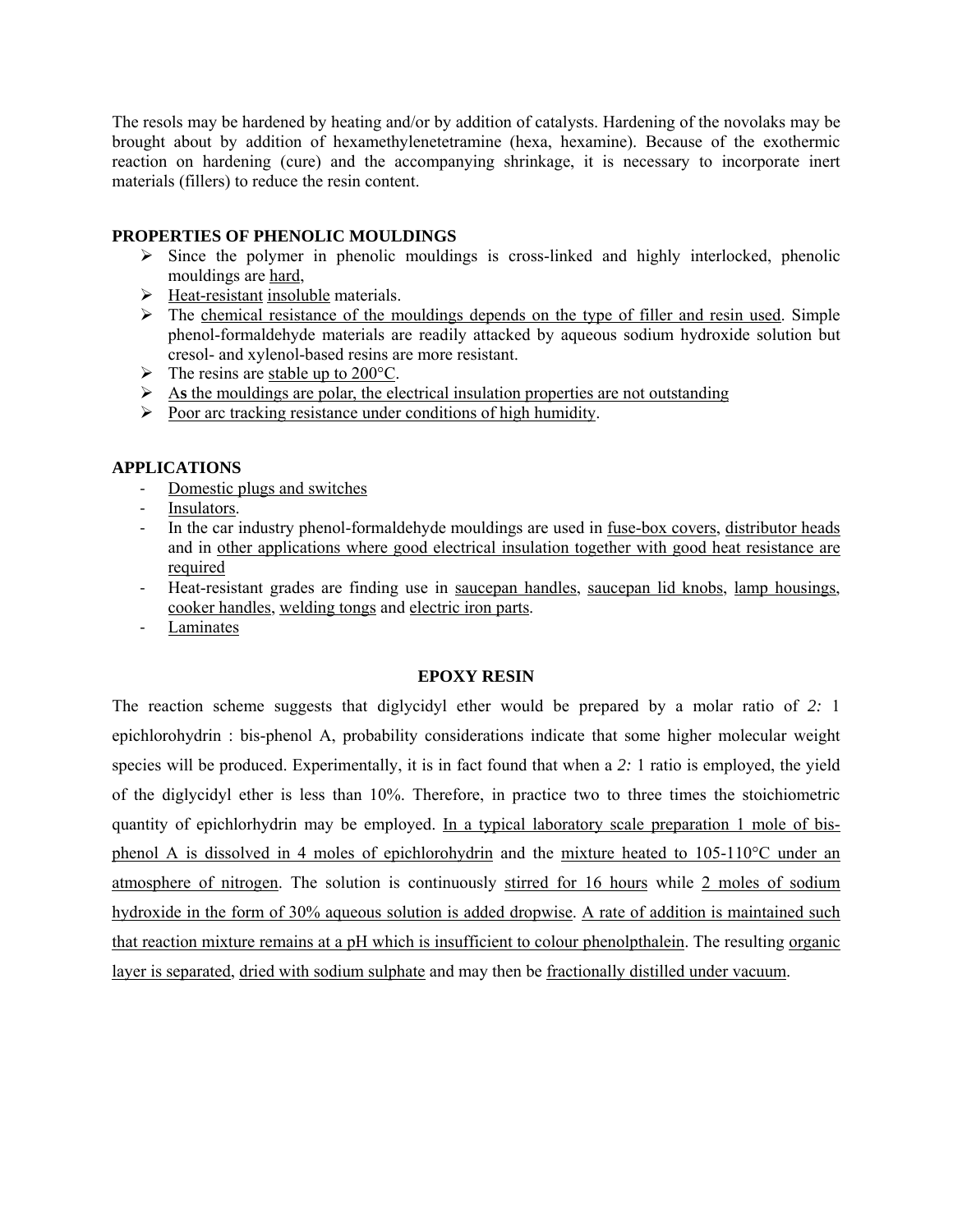

The general formulae for glycidyl ether resins may thus be represented by the structure shown



#### **CURING OF GLYCIDYL ETHER RESINS**

#### **Amine Hardening Systems**

*Diethylenetriamine* and *triethylenetetramine* are highly reactive primary aliphatic amines with five and six active hydrogen atoms available for crosslinking respectively. Both materials will cure glycidyl ether at room temperature.

With amines,



With diamines,

$$
R-CH_2-CH-CH_2 + H_2NR_1NH_2
$$
  
\n
$$
OH H
$$
  
\n
$$
P-CH_2-CH_2-CH-CH_2-N-R_1-MH_2
$$
  
\n
$$
P-CH_1-CH_2-N-R_1-NH_2
$$

#### **Acid Hardening Systems**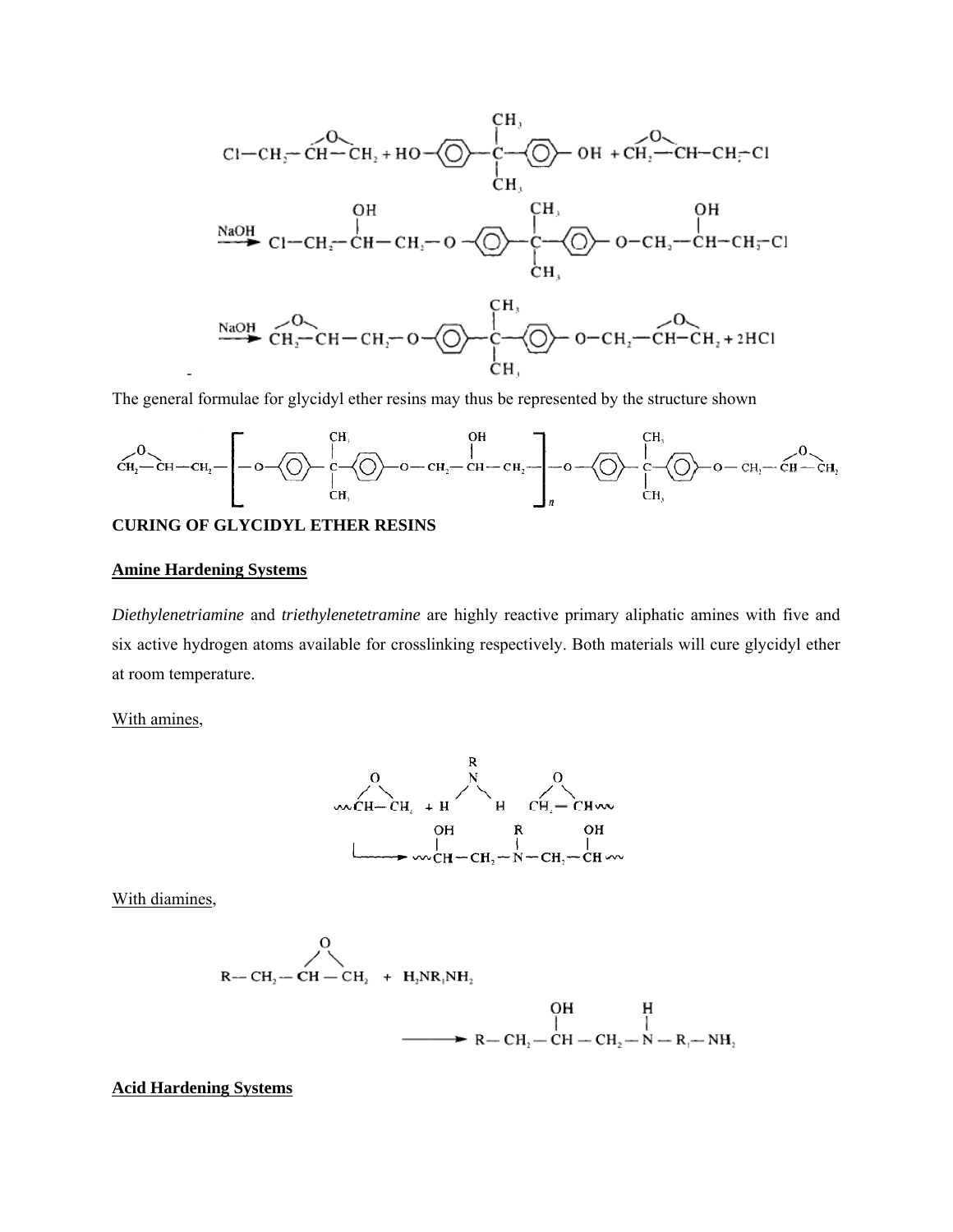$$
\begin{array}{c}\n&0\\
\hline\n\text{C}-\text{CH}_{1} + \text{HOOC} \cdot \text{R} \cdot \text{COOH} + \text{CH}_{2}-\text{CH} \cdot \text{C} \\
\hline\n\text{OH} & \text{OH} \\
& \text{W} \cdot \text{CH}-\text{CH}_{2}-\text{OOCRCOO}-\text{CH}_{2}-\text{CH} \cdot \text{C} \\
\end{array}
$$

#### **Curing with Hydroxyl Group**

The epoxy-hydroxyl reaction may be expressed as

$$
R-OH + CH2-CH2 + CO-CH2-CH2
$$
  
or  

$$
HO-CH2-CH2
$$
  
or  

$$
HO-CH2-CH2
$$
  
or  

$$
OCH2-CH2
$$

#### **Mercaptan Hardening Systems**

Both amines and acid anhydrides are extensively used cross-linking agents. The resins may also be modified by reacting with other polymers containing hydroxyl or mercaptan groupings, e.g.



#### **Advantages of Epoxy Resins over Polyester Resins**

Superior heat resistance, chemicals and alkali resistance, mechanical properties and aging resistance.

#### **Epoxy as Universal Adhesive**

- $\checkmark$  Excellent adhesion,
- $\checkmark$  Very good cohesion,
- $\checkmark$  Low creep and
- $\checkmark$  Low shrinkage on cure
- $\checkmark$  Absence of volatiles

The above properties make epoxy as an excellent adhesive, bonding or cementing material for metal-tometal, metal to-ceramics, metal-to-plastics and various other combination of substrates.

### **APPLICATIONS**

- $\triangleright$  High strength adhesives and cementing agents, in the building industry and road surfacing
- $\triangleright$  Surface coatings
- $\triangleright$  Potting and encapsulation of electronic components
- $\triangleright$  Glass fibre reinforced cast objects and laminates
- $\blacktriangleright$  Laminates in flooring
- $\triangleright$  Moulding powders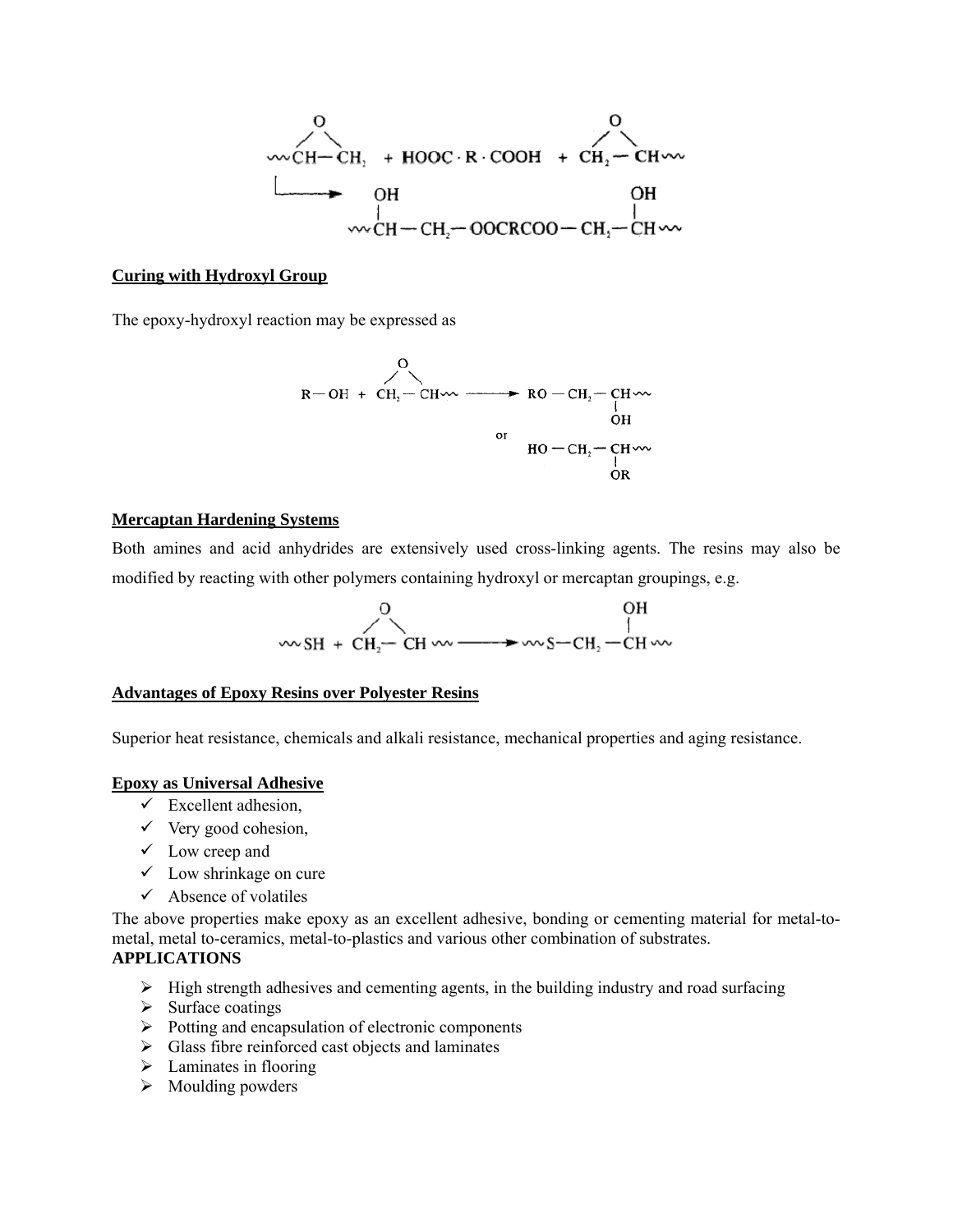#### **UNSATURATED POLYESTER RESINS**

The polyester laminating resins are viscous, generally pale yellow coloured materials of a low degree of polymerisation ( $\sim$  8 - 10), i.e. molecular weight of about 2000. They are produced by condensing a glycol with both an unsaturated and a saturated dicarboxylic acid. The unsaturated acid provides a site for subsequent cross-linking whilst provision of a saturated acid reduces the number of sites for cross-linking and hence reduces the cross-link density and brittleness of the end-product. In practice the polyester resin, which may vary from a very highly viscous liquid to a brittle solid depending on composition, is mixed with a reactive diluents, such as styrene. This eases working, often reduces the cost and enhances reactivity of the polyester.

#### **Selection of Raw Materials**  *Diols*

1,2-Propylene glycol is probably the most important glycol used in the manufacture of the laminating resins. It gives resins which are less crystalline and more compatible with styrene than those obtained using ethylene glycol.

> $\text{CH}_3\text{---CH}\text{---CH}_2 \qquad \text{HO} \text{-}\text{CH}_2\text{-}\text{CH}_2\text{-}\text{OH}_2\text{-}\text{CH}_2\text{-}\text{OH}$ 1,2-Propylene Glycol Diethylene Glycol

#### *Saturated acids*

The prime function of the saturated acid is to space out the double bonds and thus reduce the density of cross-linking. Phthalic anhydride is the most commonly used for this purpose because it provides an inflexible link and maintains the rigidity in the cured resin. It has been used in increasing proportions during the past decade since its <u>low price</u> enables cheaper resins to be made. The most detrimental effect of this is to reduce the heat resistance of the laminates but this is frequently unimportant.



#### *Un-Saturated acids*

Most conventional general purpose resins employ either maleic acid (usually as the anhydride) or its trans-isomer fumaric acid (which does not form an anhydride) as the unsaturated acid.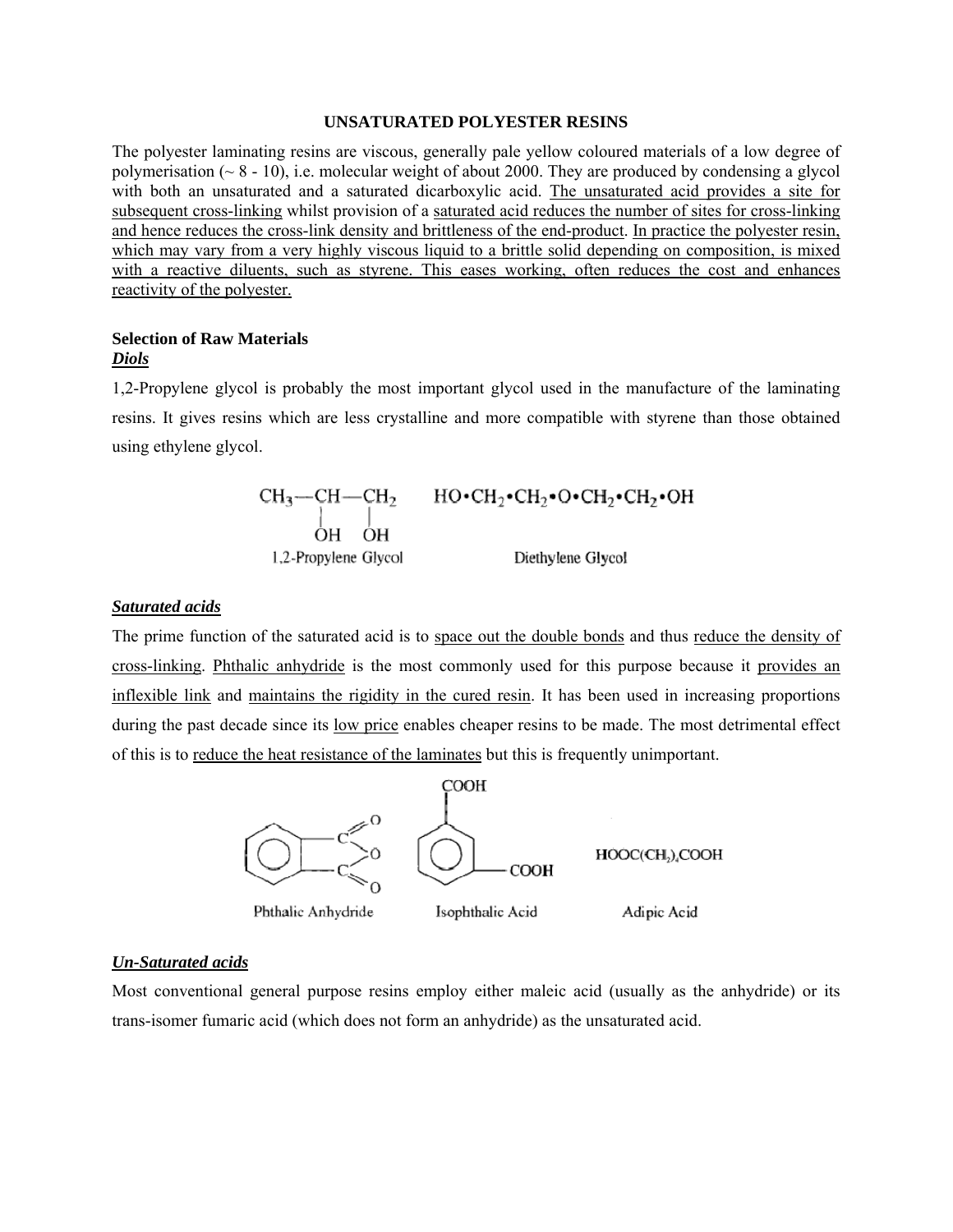

#### *Diluents*

Because of its low price, compatibility, low viscosity and ease of use, styrene is the preferred reactive diluent in general purpose resins. Methyl methacrylate is sometimes used, but as it does not copolymerise alone with most unsaturated polyesters, usually in conjunction with styrene in resins for translucent sheeting. Vinyl toluene and diallyl phthalate are also occasionally employed.

## **Production of Resins**

Polyester laminating resins are produced by heating the component acids and glycols at 150-200°C for several hours, e.g. 12 hours. In order to obtain a good colour and to prevent premature gelation, the reaction is carried out under an inert blanket of carbon dioxide or nitrogen. The reaction mixture is agitated to facilitate reaction and to prevent local overheating. A typical charge for a general purpose resin would be:

 Propylene glycol 146 parts Maleic anhydride 114 parts Phthalic anhydride 86 parts

The molar ratios of these three ingredients in the order above is 1.1 : 0.67 : 0.33. The slight excess of glycol is primarily to allow for evaporation losses. Xylene is often used used to facilitate the removal of water of condensation by means of azeotropic distillation. The reaction is followed by measuring the acid number of small samples periodically removed from the reactor. (The acid number is the number of milligrams of potassium hydroxide equivalent to the acidity present in one gram of resin.) Where there are equimolecular proportions of glycol and acid the number average molecular weight is given by 56000/acid number. Since there is some deviation from equimolecular equivalence in practice, care should be taken in using this reationship. Reaction is usually stopped when the acid number is between 25 and 50, the heaters are switched off and any xylene presents is allowed to boil off into a receiver.

When the resin temperature drops below the boiling point of the reactive diluent (usually styrene) the resin is pumped into a blending tank containing suitability inhibited diluent. **Curing Systems**

## The cross-linking reaction is carried out after the resin has been applied to the glass fibre. In practice the curing is carried out either at elevated temperatures of about 100°C where compression mouldings are being produced, or at room temperature in the case of large hand lay-up structures.